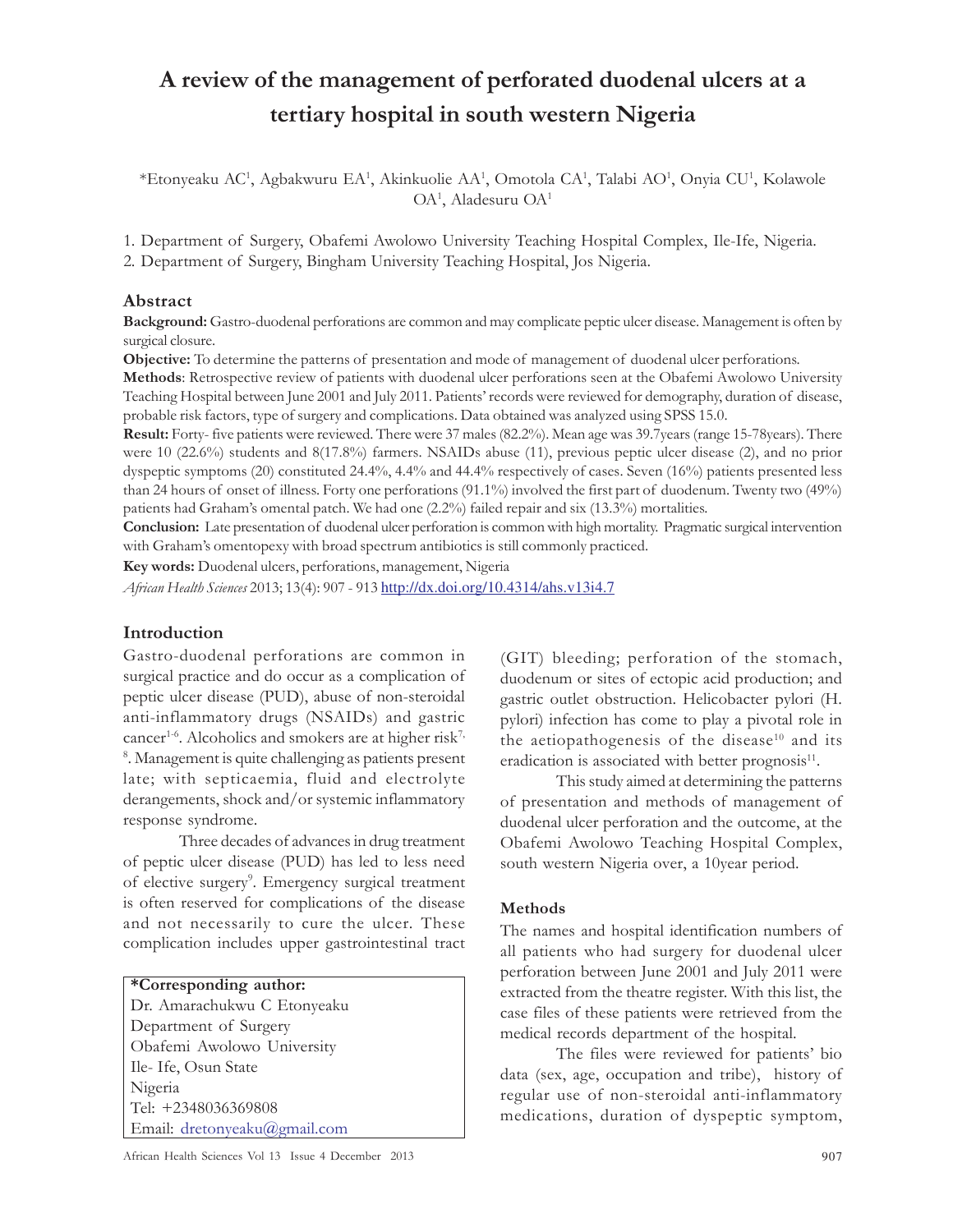endoscopic findings (if previously done prior to occurrence of the perforation), the symptoms each patient presented with, the interval between the time of diagnosis and time of surgery; the pre-operative medications administered to each patient prior to the surgery; the operative findings and the mode of closure of the perforation. In addition, number of days spent in the post-operative period before discharge and occurrence of any post-operative complications were also reviewed. Note is made of any re-operation. Their take-home medications, duration of their follow-up, any long term complications and post-operative endoscopic findings after discharge were also noted.

The data retrieved were entered on a spread sheet and analyzed for frequencies using the statistical packages for the social science (SPSS 15.0). Ethical clearance was obtained from the Research and Ethics Committee of the teaching hospital.

## Results

A total number of 60 patients were treated within the period only 45 had complete data for the review. There were 37 males (82.2%) and 8 females (17.8%). Their ages ranged from 15years to 78years with a mean age of 39.7years. Majority of the patient were in age group 21-44years (table1).

#### Table 1: showing age distribution of patients

| Age group (years) Frequency Percentage |    | (%)   |
|----------------------------------------|----|-------|
| < 20                                   | 2. | 4.4   |
| $21 - 44$                              | 25 | 55.6  |
| $45 - 64$                              | 15 | 33.3  |
| >64                                    | 3  | 6.7   |
| Total                                  | 45 | 100.0 |

Students (10, 22.2%) and farmers (8, 17.8%) were more compared to other occupational groups (table 2).

| Occupation      | Frequency      | Percent |
|-----------------|----------------|---------|
| Driver          | 2              | 4.4     |
| Farmer          | 8              | 17.8    |
| Furniture maker | 3              | 6.7     |
| Trader          | 7              | 15.6    |
| Student         | 10             | 22.2    |
| Mechanic        | 1              | 2.2     |
| Bricklayer      | 1              | 2.2     |
| Clergy          | 1              | 2.2     |
| Tailor          | 5              | 11.1    |
| Teacher         | $\overline{2}$ | 4.4     |
| Vulcanizer      | 1              | 2.2     |
| Welder          | $\mathbf{2}$   | 4.4     |
| Civil servant   | 1              | 2.2     |
| Security man    | 1              | 2.2     |
| Total           | 45             | 100     |
|                 |                |         |

The routine/regular use of NASIDs was noted in 11 (24.4%) patients while 22 (48.9%) did not routinely use the drug(s). There was no record on use of the drugs in 12 (26.7%) of the patients. Previous history of dyspepsia and or PUD was noted in 17 (37.8%), while 20 (44.4%) never had any prior dyspepsia or PUD. There were no records as to whether or not there was prior dyspepsia in 8 (17.8%) patients. For those with prior dyspepsia, the mean duration of ailment was approximately one year. Only 2 (4.4%) patients in this group had endoscopic diagnosis of PUD. The duration of symptoms at presentation ranged from less than 24 hours (15.6 %) to 14 days (2.2%). The initial pain was epigastric, umbilical, loin or lower abdomen in 31(68.9%), 11(24.4%), 2(4.4%) or 1(2.2%) of the patients respectively.

Sixteen patients (35.6%) presented in shock states with six of them having features of systemic inflammatory response syndrome. Of the latter, one was less than 45years old three were 45-64years while the remaining two were above 64years. Thirty six (80%) patients were classified, using the American Society of Anaesthesiologist (ASA), as ASA 4E while nine (20%) were classified as ASA 5E.

Most patients (37, 82.2%) had surgery within 24hours of diagnosis and admission while six (13.3%) and two (4.4%) respectively had surgery on the second and third day post diagnosis.

Intra-operative findings included perforation in anterior aspect of first part of the duodenum in 41(91.9%) of cases; with size of the perforations ranging from 0.5cm – 2cm in widest diameter. Twenty two (49%) patients had Graham's omental patch repair, 13(29%) had simple closure with omental reinforcement while 10(22%) had just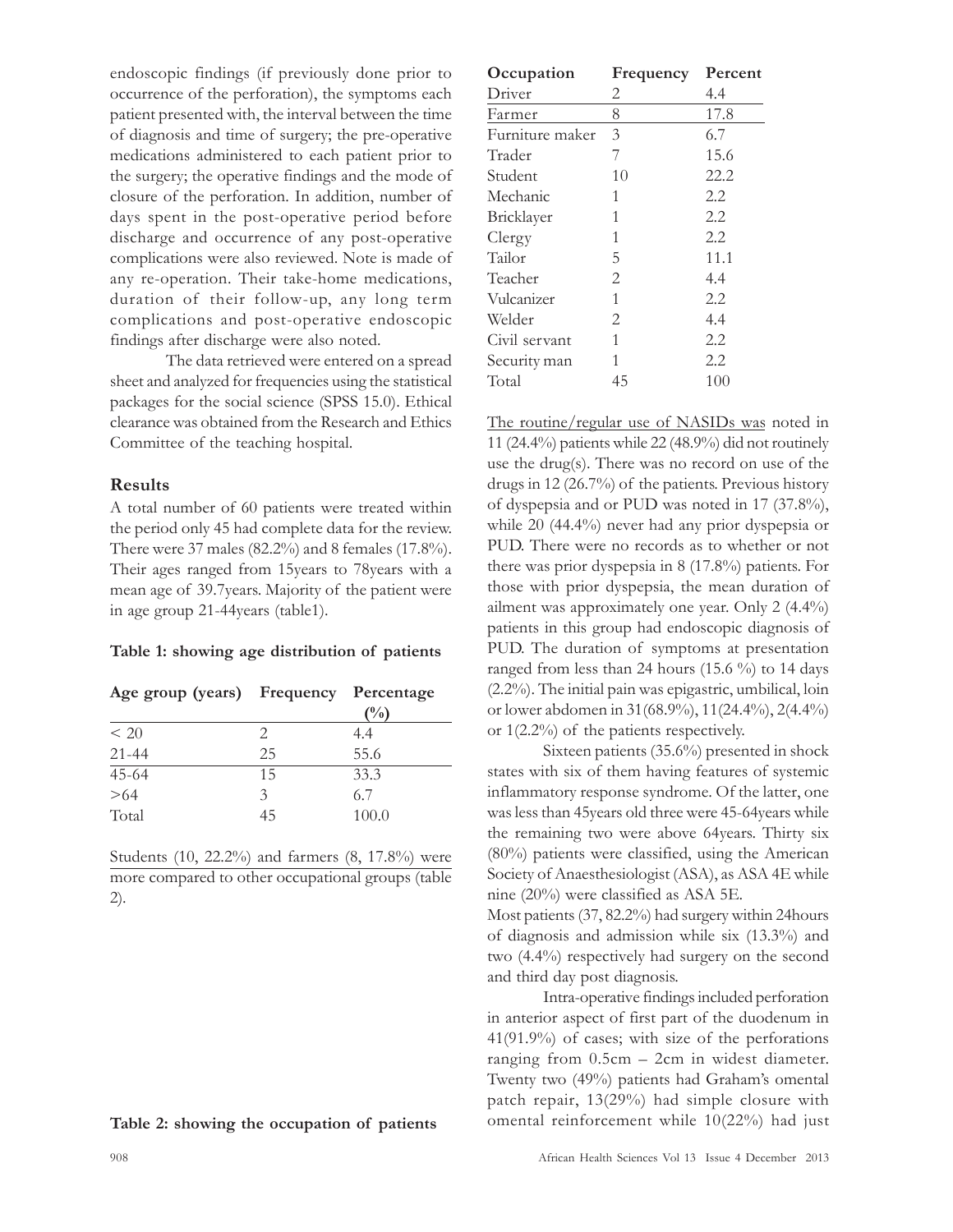simple closure. One (2.2%) patient had pyloroplasty. None of the patients had anti-ulcer surgery. Thirteen (29%) patients had any form of medical treatment for PUD before surgery while 14(31.1%) had the treatment after surgery. Parenteral ciprofloxacin and metronidazole were the drugs of choice in the perioperative period.

Post-operative hospital stay (table 3) ranged from 6 days to 33 days, with about 16(35.6%) patients spending less than 10 days.

Post-operative complications (tables 4 & 5) included: surgical site wound infection in 8(17.8%), intraabdominal abscess collection in 4(8.9%), adult respiratory distress syndrome (ARDS) in 4(8.9%) patients; failed primary repair in a patient (2.2%) who had simple closure of defect, and adhesive bowel obstruction in another patient (2.2%). Six patients died (mortality rate of 13.3%) with the mean average age of those that died at 47 years.

| Duration of        | Duration of hospital stay (days) |          |     |  |  |
|--------------------|----------------------------------|----------|-----|--|--|
| perforation (days) |                                  |          |     |  |  |
|                    | $1 - 7$                          | $8 - 14$ | >14 |  |  |
| <1                 | っ                                |          |     |  |  |
|                    |                                  | 6        |     |  |  |
|                    |                                  | 2        |     |  |  |
|                    |                                  |          |     |  |  |
| >3                 | 2                                | 5        |     |  |  |
| p-value            |                                  |          |     |  |  |

|  | Figure 3: Effect of duration of perforation at presentation on duration of hospital stay |  |
|--|------------------------------------------------------------------------------------------|--|
|  |                                                                                          |  |

#### Figure 4: Relationship between duration of perforation and post-operative complication

| Duration of<br>perforation |                                                                       | Complication |       |       |       |           |         |               |
|----------------------------|-----------------------------------------------------------------------|--------------|-------|-------|-------|-----------|---------|---------------|
| (days)                     | atelectasis Malaria ARF ARDS Pneumonia<br>Wound Intra-abdominal Death |              |       |       |       |           |         |               |
|                            |                                                                       |              |       |       |       | infection | abscess |               |
|                            |                                                                       |              |       |       |       |           |         |               |
| $2 - 3$                    |                                                                       |              |       |       |       |           |         |               |
| $3 - 5$                    |                                                                       |              |       |       |       |           |         | $\mathcal{Z}$ |
| >5                         |                                                                       |              |       |       |       |           |         |               |
| p-value                    | 0.052                                                                 | 0.052        | 0.052 | 0.052 | 0.052 | 0.052     | 0.052   | 0.199         |

#### Figure 5: Relationship between interval before surgery and post-operative complication

| Complication                          |    | Duration from presentation to surgery (days) p-value |  |    |       |
|---------------------------------------|----|------------------------------------------------------|--|----|-------|
|                                       | <1 |                                                      |  | >3 | 0.176 |
| Atelectasis                           |    |                                                      |  |    | 0.176 |
| Malaria                               |    |                                                      |  |    | 0.176 |
| Acute Renal Failure                   |    |                                                      |  |    | 0,176 |
| Adult Respiratory Distress Syndrome 0 |    |                                                      |  |    | 0.176 |
| Pneumonia                             |    |                                                      |  |    | 0.176 |
| Wound Infection                       |    |                                                      |  |    | 0.176 |
| Intra-abdominal abcess                |    |                                                      |  |    | 0.353 |
| <b>Bowel Obstruction</b>              |    |                                                      |  |    | 0.353 |
| Re-operation                          |    |                                                      |  |    | 0.065 |
| Death                                 |    |                                                      |  |    | 0.014 |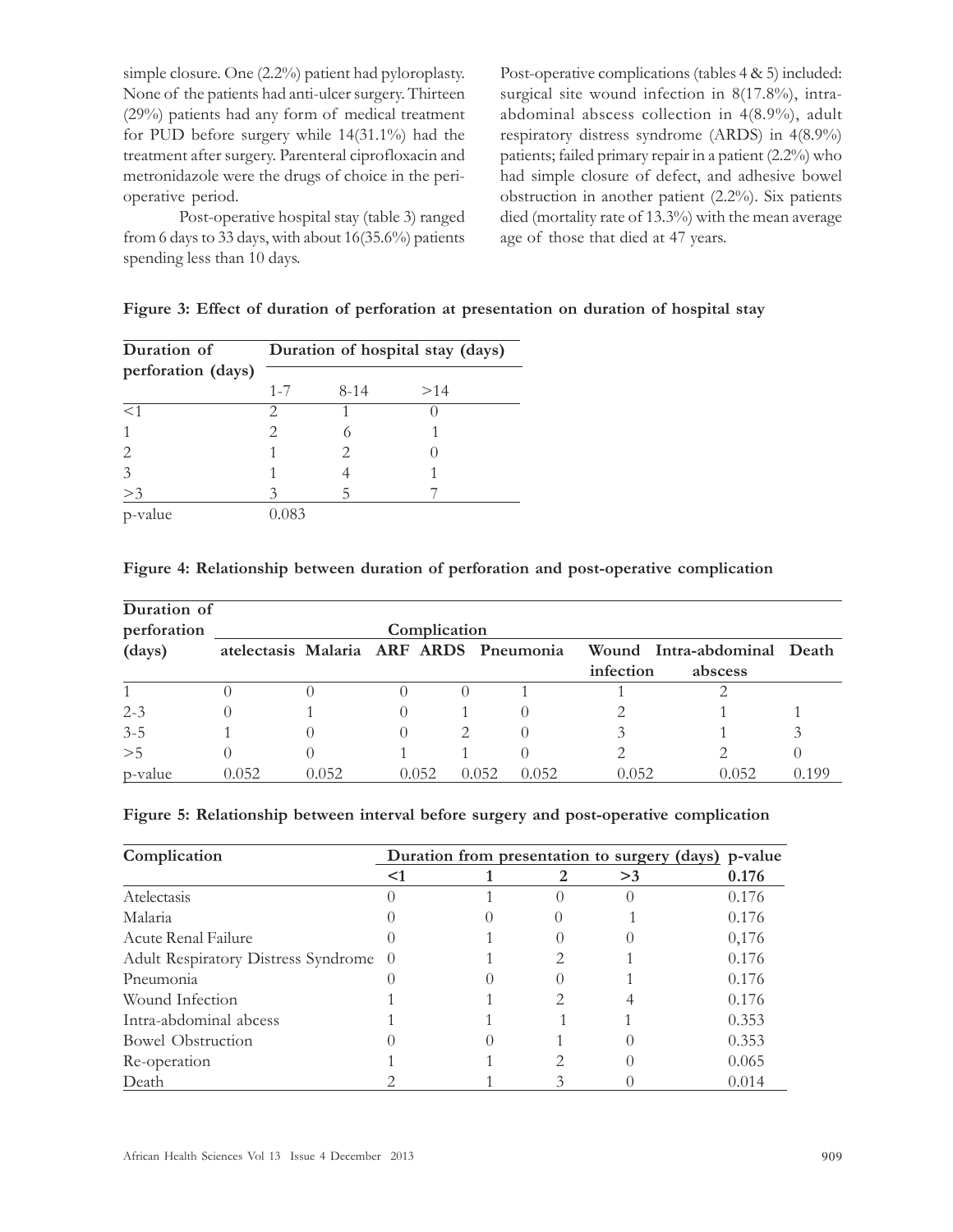Four patients were re-operated (for intra-abdominal collections and failed primary repair). Follow–up after discharge from the hospital ranged from 1 week to 2 years with an average of 24 weeks. Only 2 patients had post-operative upper G.I. endoscopy as a follow– up investigation, which was normal.

# **Discussion**

Peptic ulcers are circumscribed loss of epithelial tissue of the gastro-intestinal tract due to corrosive effect of the gastric juice. They occur when there is a breech in the normal mucosal barrier, when excessive acid is produced, or normal gastric juice comes in contact with a mucosa not adapted to its effects. Breech in mucosa barrier may be from Helicobacter pylori (H.pylori) infection, diet (alcohol), social habits (smoking) or drugs (NSAIDs). Cigarette smoking and the indiscriminate use of ulcerogenic drugs (like non-steroidal anti-inflammatory drugs and corticosteroids) have be implicated as probable causes in as much as  $75%$  and  $30%$  respectively<sup>1</sup>. Additional risk factors include advanced age, male gender, alcohol abuse, and medically debilitating comorbidities<sup>12, 13</sup>.

Duodenal perforation is a common complication of PUD. This study shows a prevalence rate of about 4-5cases per year in the study period. This is similar to observation earlier in Ile- Ife<sup>14</sup> and other centres<sup>15, 16</sup>. This may be attributable to indiscriminate use of antibiotics and proton pump inhibitor (PPI) which are effective in ulcer care; and are common over the counter (OTC) drugs in our environment. There has been a steady increase in number of private health facilities, some of them offering specialist surgery and medical services. However, in general, the incidence rate of perforated duodenal ulcer appears not to have changed<sup>14, 17</sup>. It is more common in males than females<sup>17-19</sup>. In our study, it was five times more common in males than females, and this is similar to findings in previous reviews $4, 2$ , but at variance with findings by Watt et al<sup>20</sup>. It appears to be a disease of the young and middle especially males, as our study suggests (93.3%). We observed that 27(60%) and 15(33.3%) were in the young and middle age groups respectively; with mean age between 39.7years: collaborating earlier works<sup>14, 16-19</sup>. However Ohene-Yeboah<sup>21</sup> reported a mean age of  $64.8$ years. It was also seen in women because of increasing rate of smoking amongst them (particularly elderly women): this however is not common in our environment.

Also implicated in aetiopathogenesis is the use of NSAIDs in all the age groups<sup>1, 2, 20, 22, 23</sup>.

Students formed the modal occupation group; it is still not clear if the was a chance finding, or what the risk factors in them were. It may however, be attributed to use of ulcerogenic substances like xanthine and hypoxanthine present in coffee<sup>24</sup> commonly used as stimulant for reading. This contrasts with earlier findings, in this community, of higher prevalence amongst working class individuals<sup>14</sup>. Consistent with findings elsewhere, fewer patients had dyspepsia prior to presentation compared to those who did not<sup>14, 15, 25</sup>. Use of ulcerogenic drugs like NSAIDS was low compared to the reports from Ghana<sup>2, 21</sup>. This may be due to the younger age groups in our study: long term NSAID use is common in the elderly for care of osteoarthritis. Abdominal pain was the most common presenting complaint.

We found a sizeable proportion having centrally located pain; this may be due to gastromegaly which has been noted in patients with chronic duodenal ulcer<sup>26</sup>. Seven (15.6%) patients presented within 24hours from time of onset of symptom(s); this is low when compared with findings of  $46.2\%$  and  $47.3\%$  elsewhere<sup>2, 15, 19</sup>. Thirty seven (82.2%) patients had surgery on or before the 24<sup>th</sup> hour on admission which is fair compared to a study in southwest Nigeria<sup>14</sup> but a far cry from better result by Bin-Taleeb et al<sup>19</sup>. Surgical care of PUD used to be fashionable in times past, but has been relegated to the background in the face of great success with medical therapy (mainly PPIs and H. pylori eradication protocols). Surgery in now required for complications like perforation (closure or omental plug), gastric outlet obstruction (drainage) and massive haemorrhage (under-running of bleeder) not amenable to endoscopic intervention.

C.J. Cellan-Jones in 1929 reported 51 cases of perforated duodenal ulcer treated with a patch of omentum sutured over the perforation<sup>27</sup>. Later, in 1937, Roscoe Graham of Toronto reported 51 cases treated with omental patch closure in essentially the same fashion, though his technique was a transverse rather than a longitudinal positioning of the omental patch (by Cellan-Jones) along the long axis of the duodenal perforation, a modification thought to reduce the incidence of duodenal stenosis<sup>28</sup>. Dragstedt, in 1949, came up with the finding that vagotomy could reduce gastric acid, which paralleled a significant reduction in peptic ulcer diseases<sup>29</sup>. However the addition of a definitive acid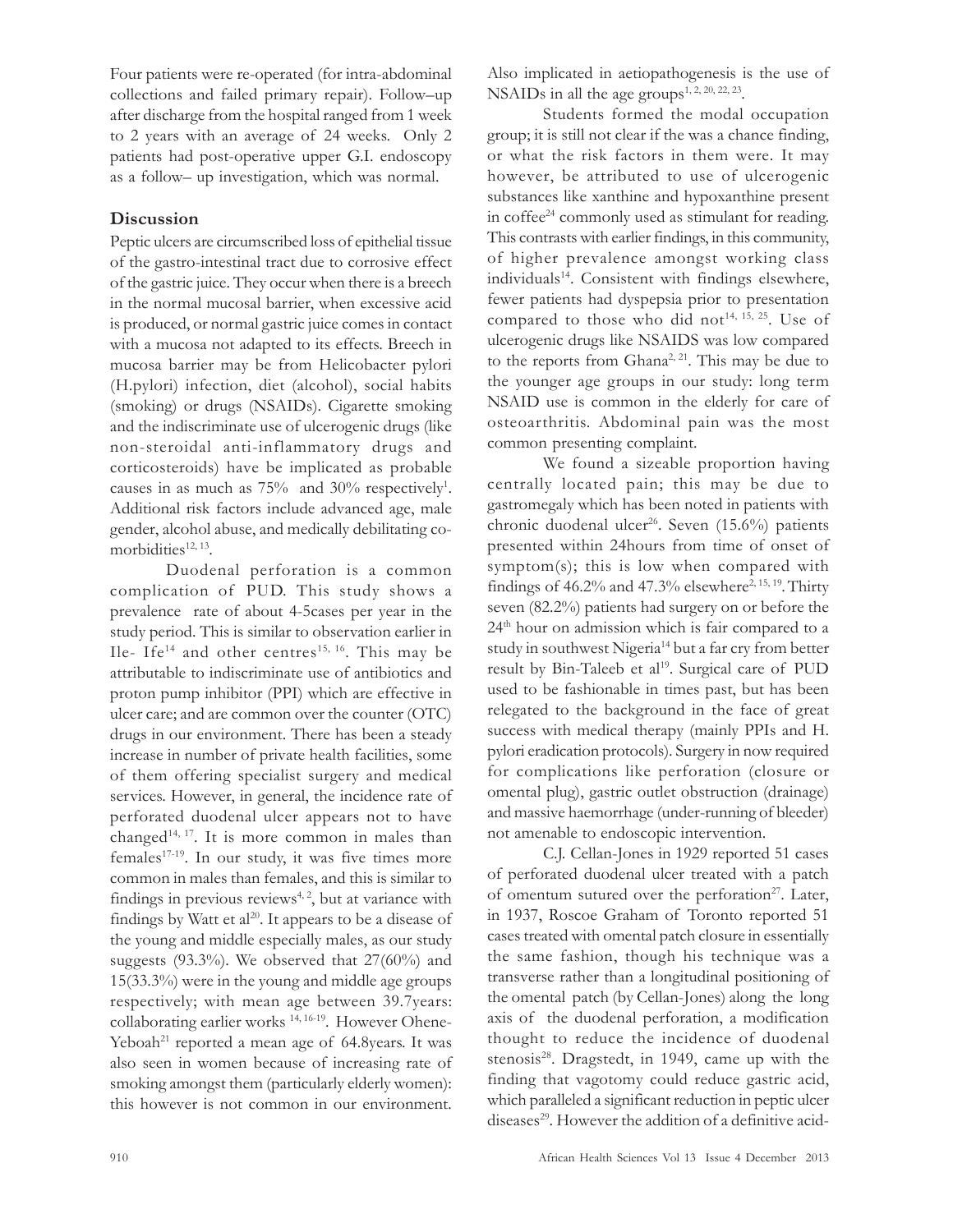reducing procedure at same surgery with the repair of duodenal perforation seems to add to the risk for mortality and morbidity without appreciably improving the long-term outcome.<sup>9</sup> Gupta et al identified three distinct types of perforated duodenal ulcers<sup>4</sup>. The first are small perforations that are easy to manage with low morbidity and mortality. The second are "large" perforations that are not uncommon, and which still have the best of results even with omental patch repair. The third are "giant", which exceed 3cm in diameter, and are extremely uncommon. In an emergency setting, the patients are often critically ill and definitive anti- acid procedure along with closure of perforation is not advisable. Omental patch repair is simple, and still remains dependable for closure of even large perforations up to 3cm in size<sup>4</sup>. Patch closure alone is enough for duodenal perforation in light of the low recurrence rate of PUD<sup>16</sup> especially when H. pylori eradication is achieved. It has been noted that eradicating H. pylori infection reduced significantly ulcer recurrence at a year later following repair of perforation<sup>11</sup>.

No record was seen of attempts at H. pylori eradication therapy in our study. Haphazard attempts were made at eradication, though not documented as such: as antibiotics were given alongside cimetidine, ranitidine or omeprazole. By Gupta's classification our patients had either type 1 or type 2, but none had type 3 perforation. The mortality rate of 13.3% (6/45) is higher than reported by Dakubo, Plummer, Keremu and  $Out^{2, 18, 25, 30}$  but lower than findings by Lawal and Nuhu.<sup>14, 15</sup>

Five out of the six patients that died had Graham's repair; this result is poor compared to  $95.8\%$  success rate by Abid<sup>31</sup>. These patients presented in shock states, with SIRS and preoperatively were classified as ASA 5E. These can be attributed to, amongst other probable causes<sup>32</sup>, late presentation (outside the golden 8 hours when bacteria peritonitis succeeds chemical peritonitis). Post-operative wound infection rate of 18.9% was not un-expected as the wound was classified 'dirty' ab initio. This is again was higher than what Abid et al reported<sup>31</sup>. Association between the duration of the perforation before surgery on the one hand, and period of post-operative stay on the other hand was not statistically significant ( $P > 0.05$ ) and had a weak correlation ( $r = 0.283$ ), suggesting that length of post-operative stay for these patients was probably not dependent on the delay before surgery.

Association of duration of the perforation before surgery with post-operative complications such as wound infections was also not statistically significant (P>0.05) with a weak correlation ( $r =$ 0.217), suggesting that wound infection occurrence was independent of delay before surgery. However, there was a strong association between the interval from diagnosis to surgery and peri-operative death  $(P < 0.05; r = 1.000)$  as was the findings by Barut et  $a^{33}$  and James Y Lau et  $a^{34}$ . We had follow-up period ranging from 1week to 2 years (with average of 24 weeks). This is rather short follow up period may probably be due to financial difficulty on the part of our patients to sustain regular hospital follow-up visit.

Our patients were mainly from the low socio-economic class based on their occupation. This will no doubt impacted negatively on available resources to access quality care. As noted earlier, delayed presentation, regular use of NSAIDs and other OTC drugs were common. Though the study did not seek for prevalence of H.pylori, it has been noted to be high amongst the low socio-economic group. Also the erroneous belief amongst patients that there is really no need for regular follow-up once the operative wound has healed with little or no immediate or early post-operative sequels may also account for the low follow-up period. Moreover, despite the availability of endoscopy services, patronage was low. This again could be due to financial constraint on the part of the patients, or clinicians not insisting enough, or probable poor communication between patients and their surgeons.

# Limitations

This is a retrospective review and vulnerable to poor record keeping as noted in the incomplete data in 25% of the total patients managed. The rather short mean follow-up period would not allow categorical statement on outcome of care: a randomized prospective study (on-going) would address this.

# **Conclusion**

DU perforation is predominantly a disease of middle aged men. Our patients presented late. Graham's omentopexy or simple closure with omentum reinforcement, were the common repair methods deployed. Utilization of endoscopic services was low within the study period. We recommend a prospective study, preferable a multicentre one, to ascertain the epidemiology, risk and prognostic factors of the disease. Health education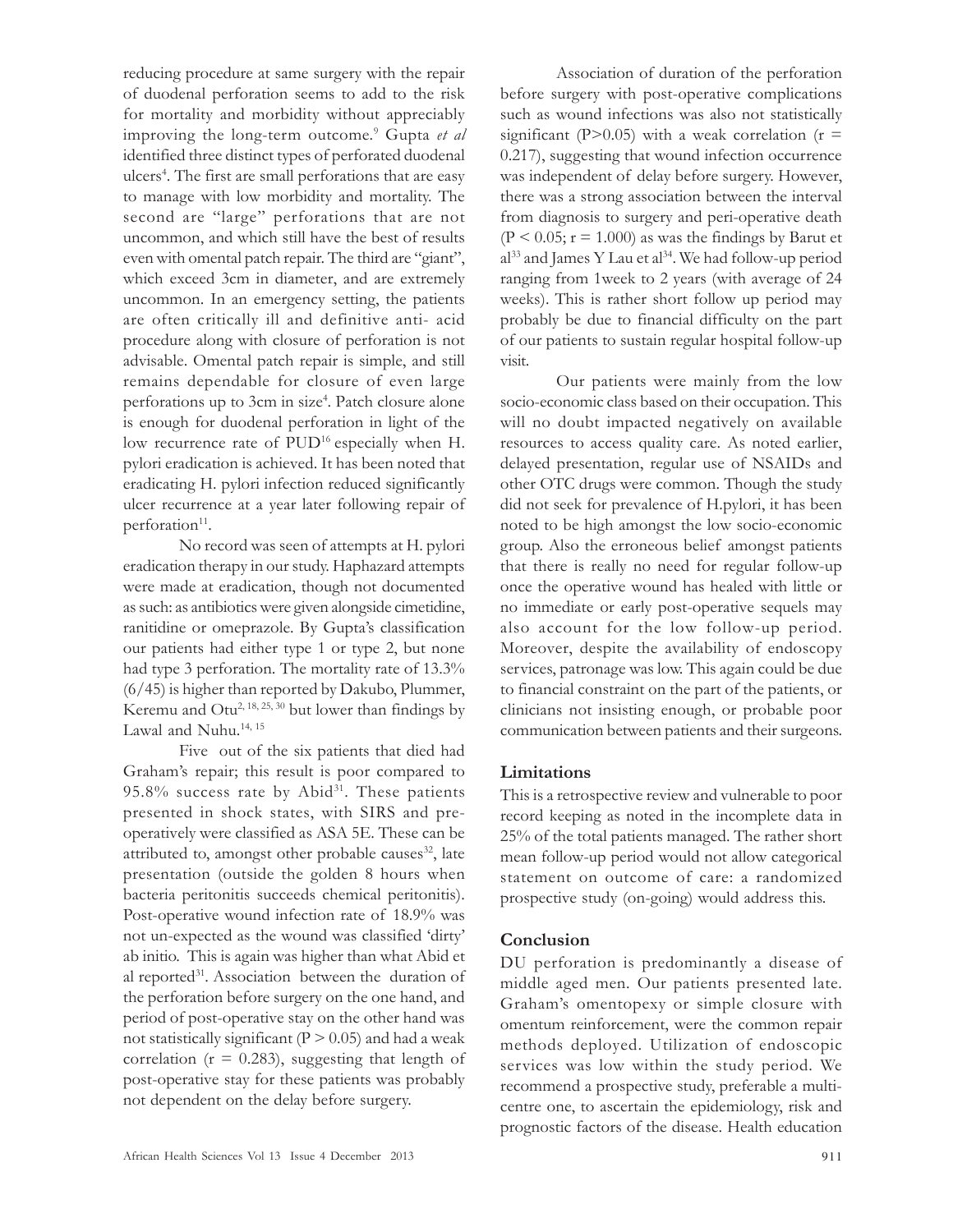aimed at improving health care seeking habit of the population would also be beneficial.

# Acknowledgement

Professors Arigbabu AO, Akinola DO, Lawal OO, Adesunkanmi ARK and Drs. Alatise OI and Adisa AO, whose patients' data were included in the study.

# References

- 1. Svanes C. Trends in Perforated Peptic Ulcer: Incidence, Aetiology, Treatment and Prognosis. World J. Surg. 2000; 24: 277 – 83.
- 2. Dakubo JC, Naaeder SB, Clegg-Lamptey JN: Gastroduodenal pepetic ulcer perforation. East Afri Med J 2009; 86(3) 100-9.
- 3. Chalya et al.: Clinical profile and outcome of surgical treatment of perforated peptic ulcers in North-western Tanzania: A tertiary hospital experience. World Journal of Emergency Surgery 2011; 6:31. (10pages). Available from: http:// www.wjes.org/content/6/1/31.
- 4. Gupta S., Kaushik R. The Management of Large perforations of Duodenal Ulcers. BMC Surgery. (2005). 5: 15.
- 5. Hill AG. Management of perforated duodenal ulcer. In: Holzheimer RG, Mannick JA, editors. Surgical Treatment: Evidence-Based and Problem-Oriented. Munich: Zuckschwerdt; Available from: http://www.ncbi.nlm.nih.gov/ books/NBK6926/
- 6. Gisbert JP, Legido J, García-Sanz I, Pajares JM. Helicobacter pylori and perforated peptic ulcer prevalence of the infection and role of nonsteroidal anti-inflammatory drugs. Dig Liver Dis. 2004; 36(2):116.
- 7. Rosenstock S, Jørgensen T, Bonnevie O, Andersen L. Risk factors for peptic ulcer disease: a population based prospective cohort study comprising 2416 Danish adults. Gut2003; 52:186-193.
- 8. Korman MG, Hansky J, Eaves ER, Schmidt GT. Influence of cigarette smoking on healing and relapse in duodenal ulcer disease. Gastroenterology 1983; 85: 871-4.
- 9. Slade Howell H. When repair is enough for perforated duodenal ulcer. www.contemporarysurgery.com. 2008; 64(11): 521 – 4.
- 10. Ng E.K., Chung S.C., Sung J.J. High Prevalence Helicobacter pylori Infection in Duodenal Perforations not caused by Non-Steroidal Anti-

Inflammatory Drugs. Br. J. Surg. 1996; 83: 1779 – 81.

- 11. Ng EK, Lam YH, Sung JJ, Yung MY, To KF, Chan AC, Lee DW, Law BK, Lau JY, Ling TK, Lau WY, Chung SC : Eradication of Helicobacter pylori prevents recurrence of ulcer after simple closure of duodenal ulcer perforation: randomized controlled trial. Ann Surg. 2000; 231(2):153-8.
- 12. Morten HM, Sven A, Reimar WT, Ann MM. Preoperative Prognostic Factors For Mortality in Peptic Ulcer Perforation: A Systematic Review. Scandinavian J of Gastroenterology. 2010; 45(7-8): 785-805.
- 13. Werbin N., Kashtan H., Wasserman I., Wiznitzer T. Perforated Duodenal Ulcer in Elderly Patient. Can J. Surg. 1990; 33: 143 – 4.
- 14. Lawal OO, Fadiran OA, Oluwale SF, Campbell B. Clinical pattern of perforated prepyloric and duodenal ulcer at Ile-Ife, Nigeria. Trop Doct 1998; 28: 152-5.
- 15. Nuhu, A. Madziga B. Gali. Acute Perforated Duodenal Ulcer In Maiduguri. West Afr J Med. 2009; 28(6): 384-7.
- 16. DO Irabor: An audit of peptic ulcer surgery in Ibadan Nigeria. WAJM. 2005; 24(3); 241- 245
- 17. Griffin G.E., Organ C.H. The Natural History of Perforated Duodenal Ulcer Treated by Suture Plication. Ann. Surg. 1976; 183(4): 382 – 5.
- 18. Plummer JM, McFarlane ME, Newnham. Surgical management of perforated duodenal ulcer: the changing scene. West Indian Med J 2004; 53: 378-81
- 19. Bin-Taleb AK, Razzaq RA, Al-Kathiri ZO. Management of perforated peptic ulcer in patients at a teaching hospital. Saudi Med J 2008; 29: 245-50.
- 20. Walt R, Katschinski B, Logan R, Ashley J. Rising frequency of ulcer perforation elderly people in the United Kingdom. Lancet 1986; 3: 489.
- 21. Ohene-Yeboah M, Togbe B. Perforated gastric and duodenal ulcers in an urban African population. West Afr J Med 2006; 25: 205-11.
- 22. Wysocki A, Beben P. Incidence of Peptic Ulcer Perforations in 34-years Period. Gastroenterol. Pol. 1998; 5(2): 139 – 43.
- 23. Armstrong CP, Blower AL. Non-steroidal antiinflammatory drugs and life threatening complications of peptic ulceration. Gut 1987; 28: 527-32.